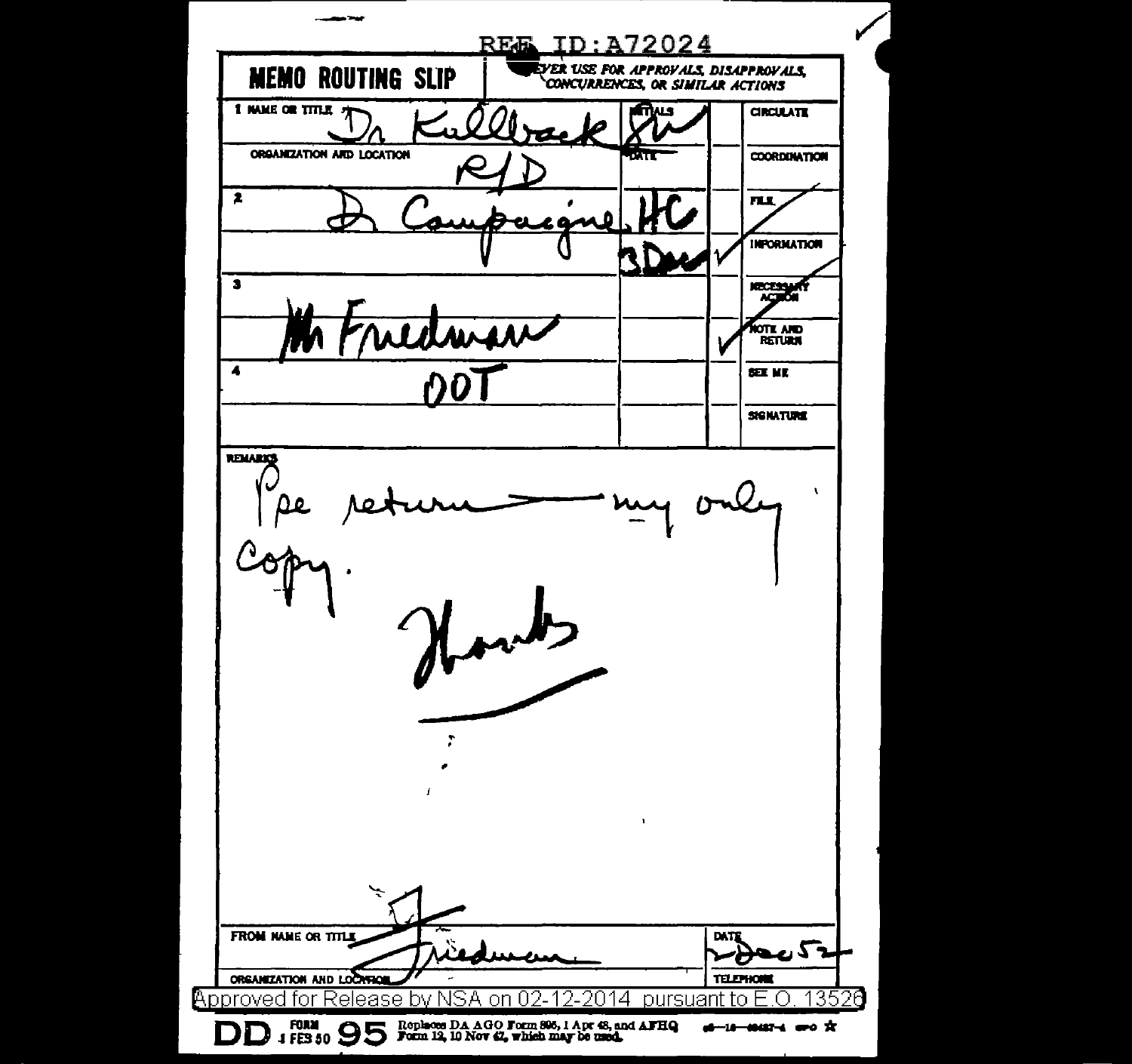**REF ID: A72024** 

1 December 1952

Mrs. F. K. Teed Institute for Numerical Analysis National Pureau of Standards 405 Hilgard Avenue Les Angelss 24, California

Dear Mrs. Peed:

This letter will answer the clearance questions raised by Dr. Tompkins in his letter to me of 21 November. You have a copy. I believe.

I have consulted with Col. I. H. Wyman, security officer at the sponsoring agency, to make sure that this reply will be accurate. Col. Wyman expressed willingness and desire to discuss any outstanding questions by telephone and said you might call him collect at Liberty 5-6700, Ext. 60-261.

Of immediate importance is the clearance of one secretary and one multilith operator. For the particular interest of the sponsoring agency, the clearance of these two individuals must neet selection standards and investigative requirements of para XIX of Secretary of Defense Memorandum of 14 June 1950, as amended 5 June 1952. A clear statement of the criteria of this memorangum may be found in the Army COMNIDENTIAL SR 380-160-10.

The Department of Commerce clearance will be sufficient for the SWAC coder and supervisor mentioned in the second paragraph of Dr. Tompkins latter.

I am enclosing personal history forms and blank fingerprint charts in duplicate for the secretary and multilith operator. It would be desirable to have them completed and forwarded to the Director, National Security Agency, Attention: Chief, Security Control Division, 3801 Hebraska Avenue, N. W., Washington 16, D. C. Since these are personal resords they are to be classified confidential and so prepared for mailing; it is requested that the inner envelope be marked, "To be opened only by the Chief, Security Control Division".

For other clearances which may be required in the course of IHA proceedings, wherever items of particular interest to the